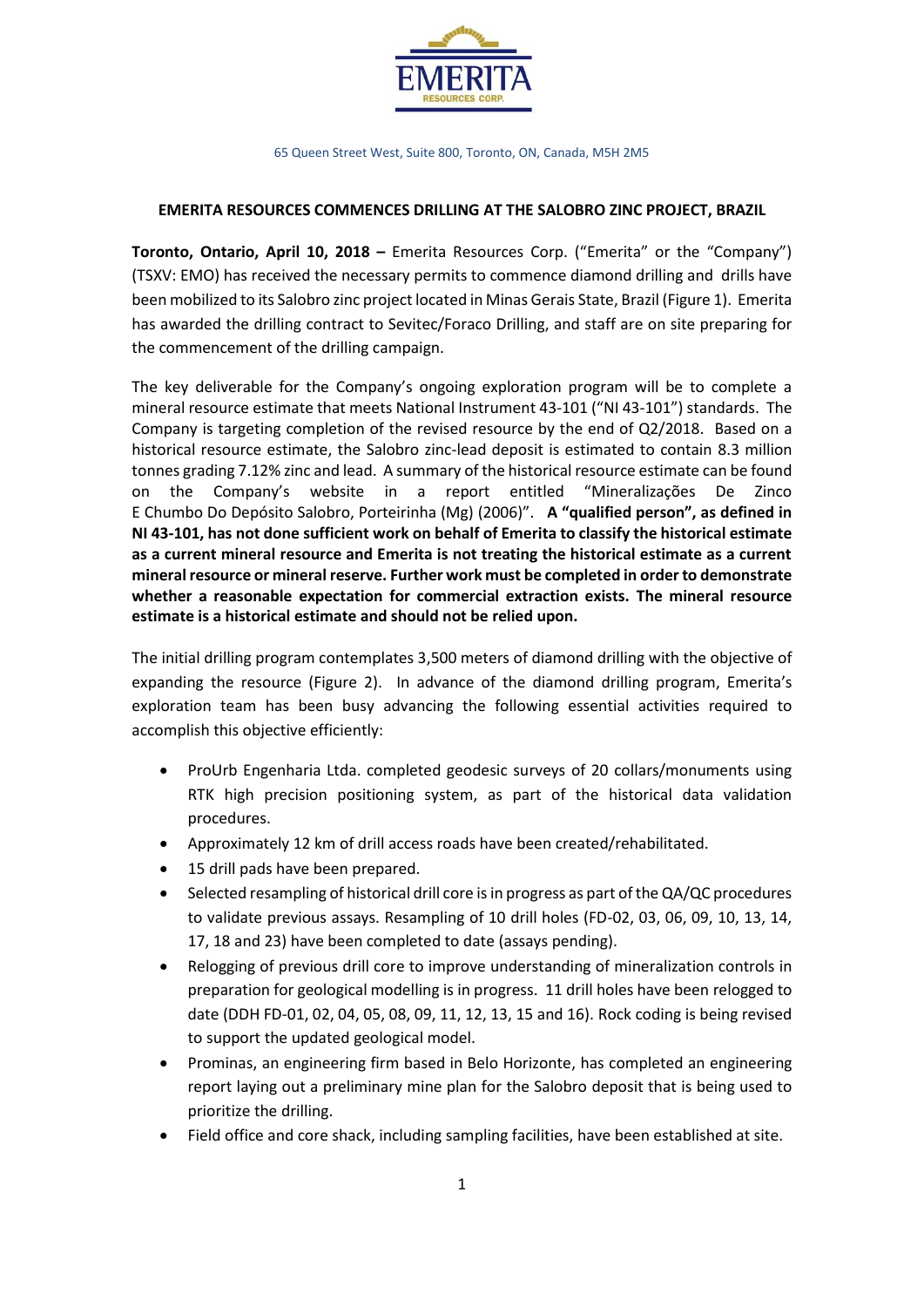

#### 65 Queen Street West, Suite 800, Toronto, ON, Canada, M5H 2M5

- Health, safety and environmental plans including emergency preparedness procedures have been established and are being incorporated into the field program.
- A proposal for community engagement is in progress and an initial draft of the proposal is being reviewed.
- A Canadian based geophysicist with extensive base metals experience has been contracted to process the existing geophysical data base to improve diamond drill targeting.

David Gower, P. Geo., Chair of Emerita, stated, "We are very excited to begin the drill program at the Salobro zinc project. We see excellent potential to expand the existing resource and the previous work completed by Vale was to a high technical standard which provides an excellent base from which to accelerate the evaluation of the project."



**Figure 1: Location of the Salobro zinc project, Minas Gerais State, Brazil.**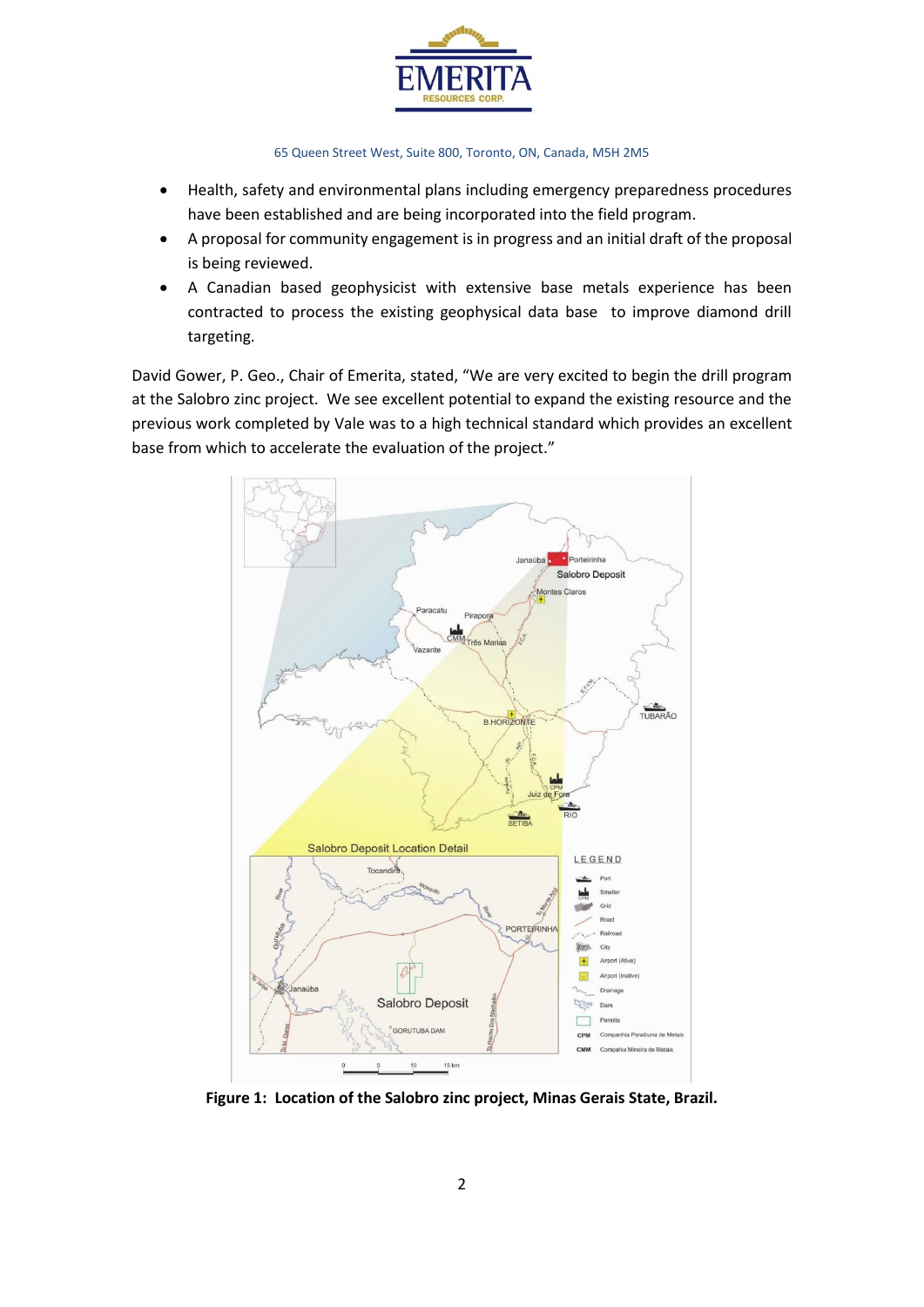

65 Queen Street West, Suite 800, Toronto, ON, Canada, M5H 2M5



**Figure 2: Initial diamond drilling plan.**

## **Qualified Person**

Dr. Fernando Tallarico, P.Geo., and Carlos Cravo Costa, P.Geo., are each a "qualified person" as such term is defined in NI 43-101 and have reviewed and approved the technical information included in this press release and have approved its dissemination.

# **About Emerita Resources Corp.**

Emerita is a natural resource company engaged in the acquisition, exploration and development of mineral properties in Europe, with a primary focus on exploring in Spain and Brazil. The Company's corporate office and technical teams are based in Sevilla, Spain and Belo Horizonte, Brazil with an administrative office in Toronto, Canada.

For further information, contact:

Helia Bento +1 416 309 4293 (Toronto) [info@emeritaresources.com](mailto:info@emeritaresources.com)